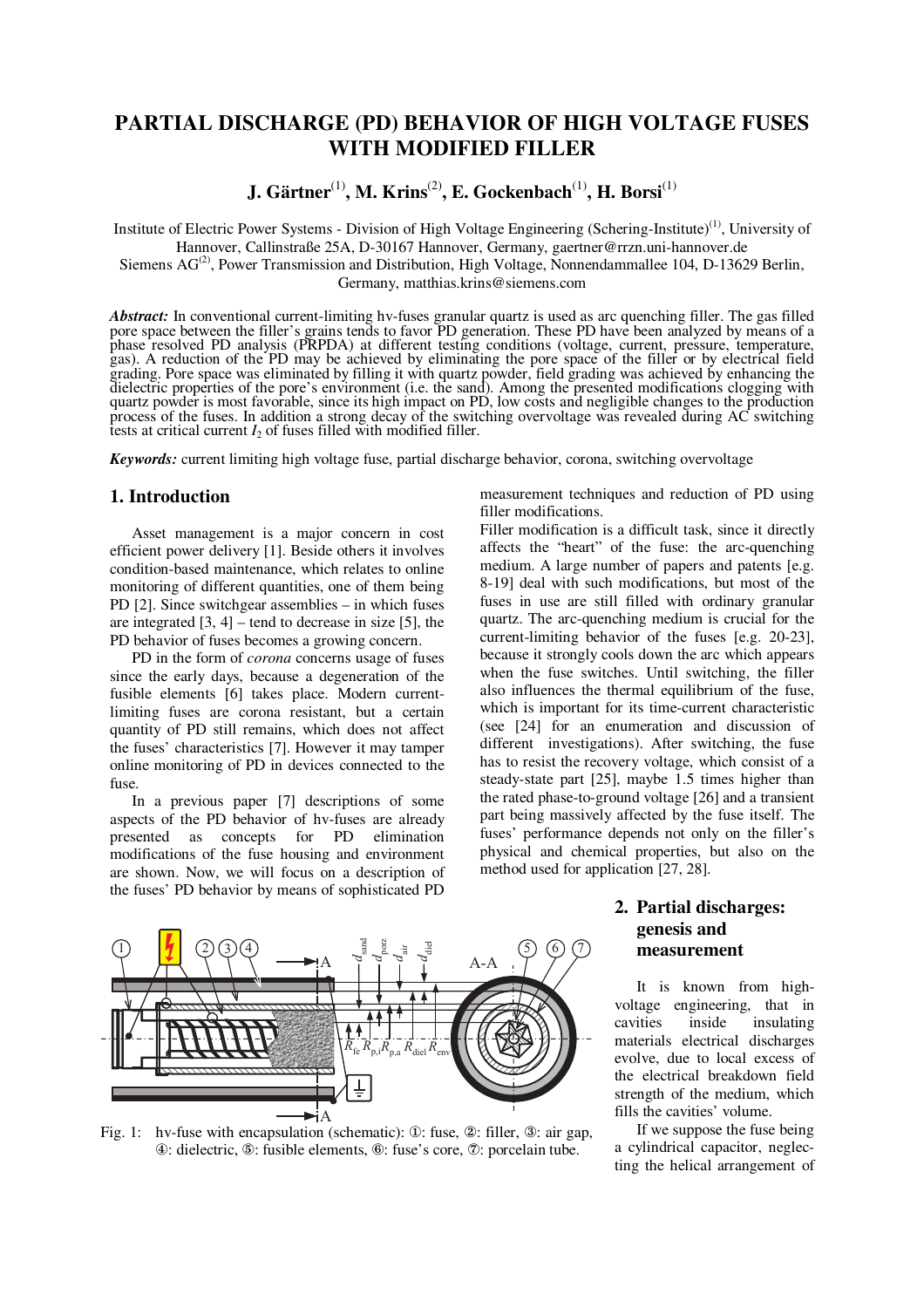the fusible elements (⑤ in Fig. 1), the electrical field strength can be calculated by the well known formula for cylindrical capacitors with "stacked dielectrics" [29].

$$
\left|\vec{E}_{\text{sand}}\right| = \frac{1}{r \cdot \varepsilon_{\text{sand}}} \cdot \frac{U}{\frac{1}{\varepsilon_{\text{air}}} \cdot \ln(\frac{R_{\text{diel}}}{R_{\text{pa}}}) + K} \tag{1}
$$

with

 $R_{\text{fe}} < r < R_{\text{n,i}}$ , radius of interest

$$
K = \frac{1}{\varepsilon_{\text{sand}}} \cdot \ln({}^{R_{\text{p},i}}/_{R_{\text{fc}}}) + \frac{1}{\varepsilon_{\text{porz}}} \cdot \ln({}^{R_{\text{p},a}}/_{R_{\text{p},i}}) + + \frac{1}{\varepsilon_{\text{diel}}} \cdot \ln({}^{R_{\text{env}}}/_{R_{\text{diel}}})
$$

 $\varepsilon$  = dielectric constantl

 $R_f =$  medium radius of fusible elements

 $R_{p,i}$ ,  $R_{p,a}$  = inner, outer radius of porcelain tube

 $R_{diel}$  = inner radius of dielectric

 $R_{env}$  = radius of grounded environment

 $U =$ applied voltage.

Obviously, if  $d_{\text{air}}$  is eliminated ( $R_{\text{diel}} = R_{\text{p,a}}$ ), the el. field becomes maximal for fixed *r*. This is the reason, why PD may become a future concern, since switchgear assemblies are decreasing in size. Otherwise, this is the simplest technique for PD elimination, since increasing  $d_{\text{air}}$  decreases the el. field strength. These calculations can only serve as a rough overview, since neglecting the helical arrangement of the fusible elements and their shape leads to underestimation of the real field strength by factor 10-100. An FEM-model reveals a factor of 28, when fusible wire elements with a diameter of 0.15 mm and a length of 600 cm are considered. The calculated field strength at the fusible elements' surface is 13.7 kV/mm for an 6/12 kV, 630 kVA prototype current-limiter,  $d_{air}$  being zero,  $d_{diel} = 10$  mm,  $R_{p,a} = 27.5$  mm.

## PD measurement and analysis

The well-known PD equivalent circuit [30] shown in Fig. 2 can be explained as follows: The dielectric with void is divided into 3 capacitors: one for the "sane" part  $(C_1)$ , one for the void  $(C_2)$  and one for the dielectric above and under the void  $(C_3)$ . If an AC voltage is applied, all capacitors will charge, until the void's breakdown voltage is reached.  $C_2$  will discharge resulting in a voltage drop.  $C_2$  will then be



recharged by the "sane" dielectric  $C_1$  and capacitors outside (e.g.  $C_c$ , but also capacitors in the environment  $i_{env}$ ), until the breakdown voltage is reached again. This may repeat for several times per cycle. PD pulses can be detected through measurement of the charging current of the dielectric himself (serial coupling,  $i_A$ ) or the current of  $C_c$ (parallel coupling,  $i_m$ ). Since the exact values of the capacitors are unknown (except  $C_c$ ), the integration of *i*<sup>m</sup> never leads to the exact value of the dispersed charge, but to the so-called *apparent charge q*<sup>a</sup> .

Since impulses can be detected outside the dielectric through  $C_c$ , they may also be detected by other "capacitors", such as cables connected to switchgears. Depending on the magnitude of the PD pulses and the damping until they arrive at the cable, sensitive PD measurement may no longer be possible or special techniques [31] must be applied.

If PD impulses are detected in a dielectric, it appeals to know their cause or source. This knowledge can be gained by analysis of different impulse parameters, like their height, length, shape, time of occurrence etc. One of the widely used analysis methods is phase resolved partial discharge analysis (PRPDA) [33, 34], where different PD



Fig. 3: Scheme of PRPD analysis (meas. data from [32]).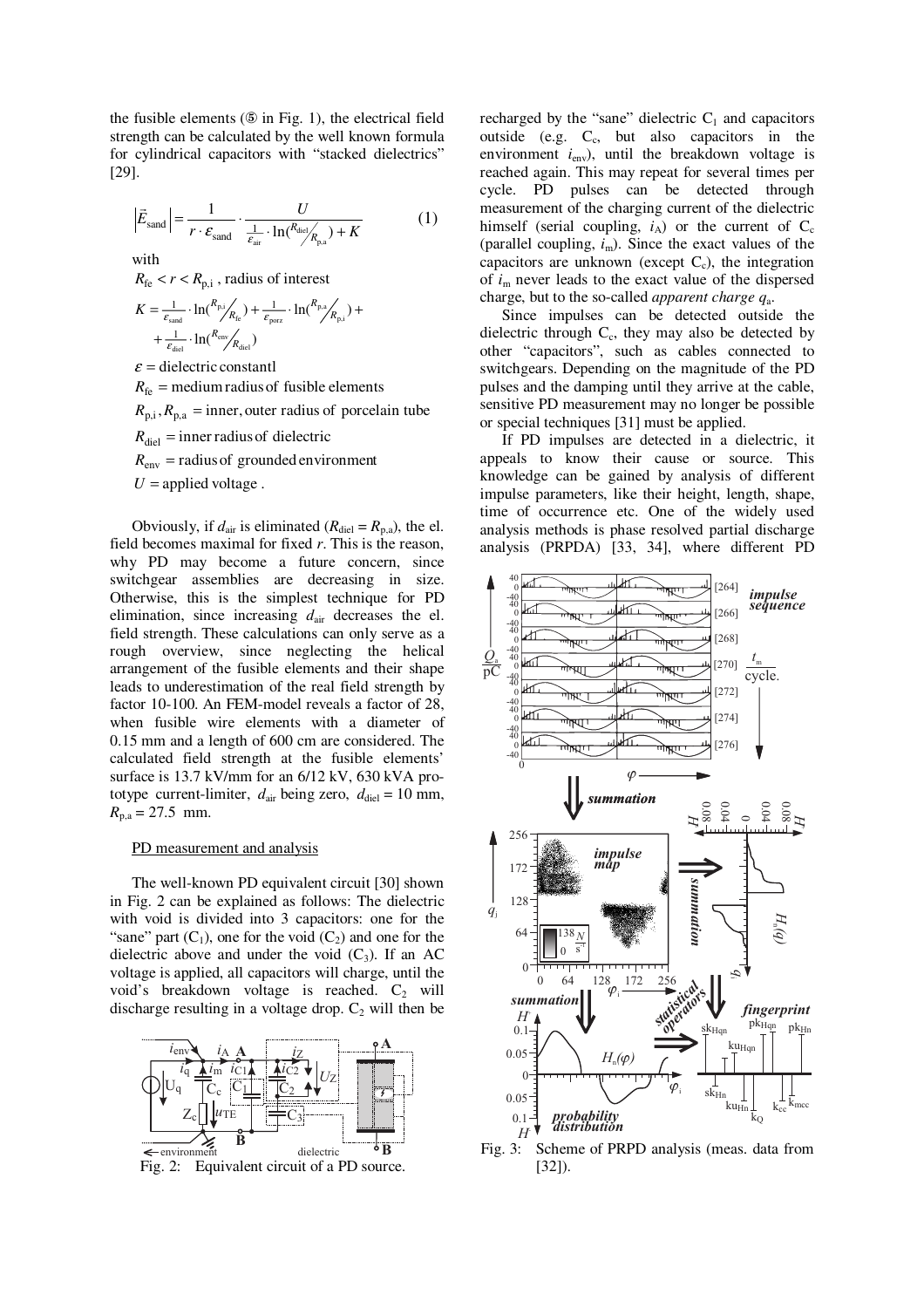parameters are analyzed with respect to the phase of the supply voltage.

If an AC voltage is supplied to a dielectric with internal faults, PD may occur as shown in Fig. 3. As can be seen, the impulses occur at distinct phases of the AC voltage, with a certain resemblance from cycle to cycle. PRPD-detectors now sum up the amount of impulses in distinct phase windows for a distinct time. This gives a histogram of the amount of impulses vs. phase of test voltage. Eventually, the PRPD-detector is also able to classify the impulses by their apparent charge, so a two-dimensional distribution called *impulse map* **M** (Fig. 3) can be formed. In this map each pixel (*m*(i,j)) represents the amount of impulses occurring at phase  $\varphi(i)$ , with an apparent charge of  $q(i)$ . Under special conditions, experts are able to distinguish different PD sources by looking to the image of **M**, but there are also mathematical and statistical tools available for extraction of features that could be used for classification [35, 36]. PRPD-method gets nowadays completed by impulse sequence analysis [37].

#### Statistical and mathematical analysis of **M**

If the marginal distributions of **M** are calculated (Fig. 3), two important distributions are obtained, one being the impulse distribution vs. phase of occurrence  $H_n(\varphi)$ , the other the impulse distribution vs. apparent charge  $H_n(q)$ . If the map is multiplied by the calibration vector of the measurement device, the charge map **Q** results, which leads to distributions of the charge  $(H_q(\varphi), H_q(q))$ . Dividing  $H_q(\varphi)$  by  $H_n(\varphi)$ leads to the mean impulse height  $H_{\text{on}}(\varphi)$ . If this is still insufficient, **Q** can be multiplied by the vector of the test voltage giving **E**, the energy map and corresponding distributions. All these distributions may be interpreted as discrete probability functions and treated with statistical tools like formation of momentums (1<sup>st</sup> momentum being the mean  $\mu$ , 2<sup>nd</sup> the divergence  $\sigma$ , 3<sup>rd</sup> the skewness *sk* and 4<sup>th</sup> the kurtosis *ku*), Weibull analysis etc., or mathematical tools as correlation analysis (giving cross-correlation factors  $k_c$  and  $k_{\text{mcc}}$ ), peak detection (p $k_{\text{Hqn}}$ , p $k_{\text{Hn}}$ ), point of inertia analysis, transformations (fourier, wavelet) and so on. These analyses are carried out not only for whole maps (**N**, **Q**, **E**), but also for their parts (pos. / neg. pulses  $X^+$  /  $X^-$  or pos. / neg. halfwaves of voltage  $X_0 / X_0$ ). The result is a set of characteristic features called *fingerprint*, which aims to identify a PD source [34].

# **3. Specimens, test-setup and measurement techniques**

Most of the PD measurements were carried out with the test vessel described in [7], using commercial 10/20 kV, 40 A fuses. For easy exchange of the filler, some of the fuses were fitted with a screwable cab, equipped with sealing joints. One fuse was perforated at the ends to allow application of different gases.

#### Filler

As base filler commercially available sand (H31 from Quartzwerke, Germany) was used. The filler modifications comprised the addition of

- $\bullet$  10 %, 20 % and 30 % of quartz powder as pore filler,
- 200 ml of  $[SiO_2]_x$  as solidifying pore filler,
- up to 10 % of SiC for stress relieving,
- $\bullet$  10 % of TiO<sub>2</sub> to enhance the dielectric properties of the sand,
- up to 1.3 ml of water  $(H_2O)$  for stress relieving.

The modified filler was prepared in a rotating drum. Rotation was stopped, when the mixture was visible homogeneous. In case of quartz powder a special technique was used to suppress segregation of the bi-dispersive grain size fractions.

The filler was applied to the fuses on a vibrating device, until the fuses were completely filled and no more visible settling was achieved.

In case of  $[SiO_2]_x$  and  $H_2O$ , the indigents were supplied to the filler after mounting the fuses and application of the base filler. The specimens were tempered at 150° C for 48 hrs.

#### Test setup for PD measurements

In addition to the test setup used in [7], a potential free current transformer was inserted, allowing a current to be driven through the fuse, while simultaneous measuring the PD.

The fuses were introduced to the test vessel and the test voltage was applied for 40 min. Eventually current in different amounts (10, 20, 30 and 40 A) were also applied to the fuses.

With voltage applied to the fuse under test, the PD detector was programmed to record impulses over the whole test duration in periods of 1 min. This allows the observation of the temporal PD behavior. The PD-detector consisted of an *ICM-Device* from *Power Diagnostix*, Aachen, Germany, able to record maps of size 256x256 (i.e. 256 windows of charge as well as phase). The recorded maps where read into a program and statistical as well mathematical operations carried out using a *Sun E10k*, equipped with 56 CPUs, 32 GB RAM and 1 TB of storage.

#### Specimens for switching tests

For switching tests specimens were used consisting of a prototype fuse with characteristic values of 6/12 kV and 630 kVA. The prototypes were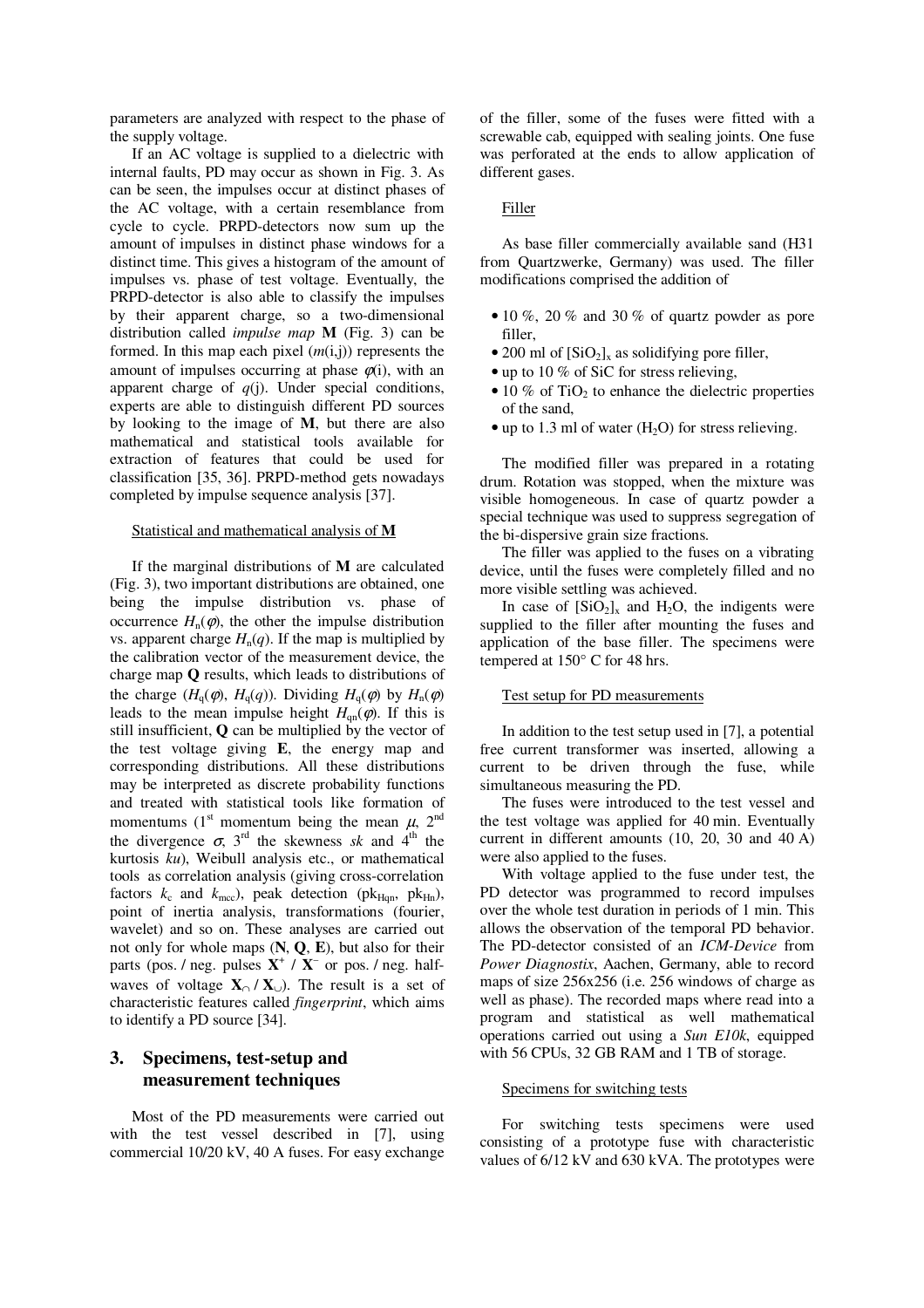

Fig. 4: Test circuit for *I*<sub>2</sub>-test.

equipped with three band type fusible elements of 600 mm length in parallel, bearing equidistant holeconstrictions in their middle. Filler with quartz powder in different amounts was used.

## Setup for switching tests

The setup for the switching tests consisted of a single-phase direct test circuit (Fig. 4). A synchronous generator fed via a master-breaker and a making switch the primary side of a transformer. On its secondary side the fuses were mounted in series with an auxiliary breaker. The latter was used to determine the parameters of the prospective transient recovery voltage (TRV) and the prospective current in preliminary setting tests. During the tests with the fuses (TO) the AB was closed. The inductance L was tuned for a prospective current of  $I_2 = 5.6$  kA, R and C were adjusted to form a TRV with a peak value of  $u_c = 22$  kV and a rate of rise of 0.11 kV/ $\mu$ s as is required by [25]. The making switch served to realize the desired making angle of 10°, while the masterbreaker was used to de-energize the test circuit after the test. The power-frequency recovery voltage was adapted to 10.4 kV by the help of the transformer and was applied to the fuses for at least 60 s after arc extinction.

## **4. Results**

### PD analysis

Fig. 5 shows a typical distribution of impulses rate vs. apparent charge for an unmodified fuse at the beginning of the test. As can be seen, the positive impulses are slightly preferred. Bipolar logarithmic scaling is used, i.e. two decades per polarity of the PD pulses. The peak at  $\pm 6$  nC is caused by the



Fig. 5:  $H_n(q)$  for unmodified fuses at 20 kV.



measurement device and discriminated in further data analysis.

If such diagrams are stacked for consecutive measurement intervals, a 3D-view of the PD history results, as shown in Fig. 6 for the impulse rate vs. phase of occurrence  $H_n(\varphi)$ . Here the strong decay of PD impulses rate over the time becomes obvious, in particular for impulses in the negative half-wave.

Fig. 7 shows PRPD-fingerprints of unmodified fuses at 20 kV, 0 and 40 A, being calculated at 0, 20 and 40 min. of the test duration. The fingerprints resemble to the fault classification "narrow cavity in solid material" and "multiple point-plane



b) Fig. 7: PRPD-fingerprint of fuses at 20 kV and a) 0 A and b) 40 A.  $t_1 = 0$ ,  $t_2 = 20$ ,  $t_3 = 40$ min.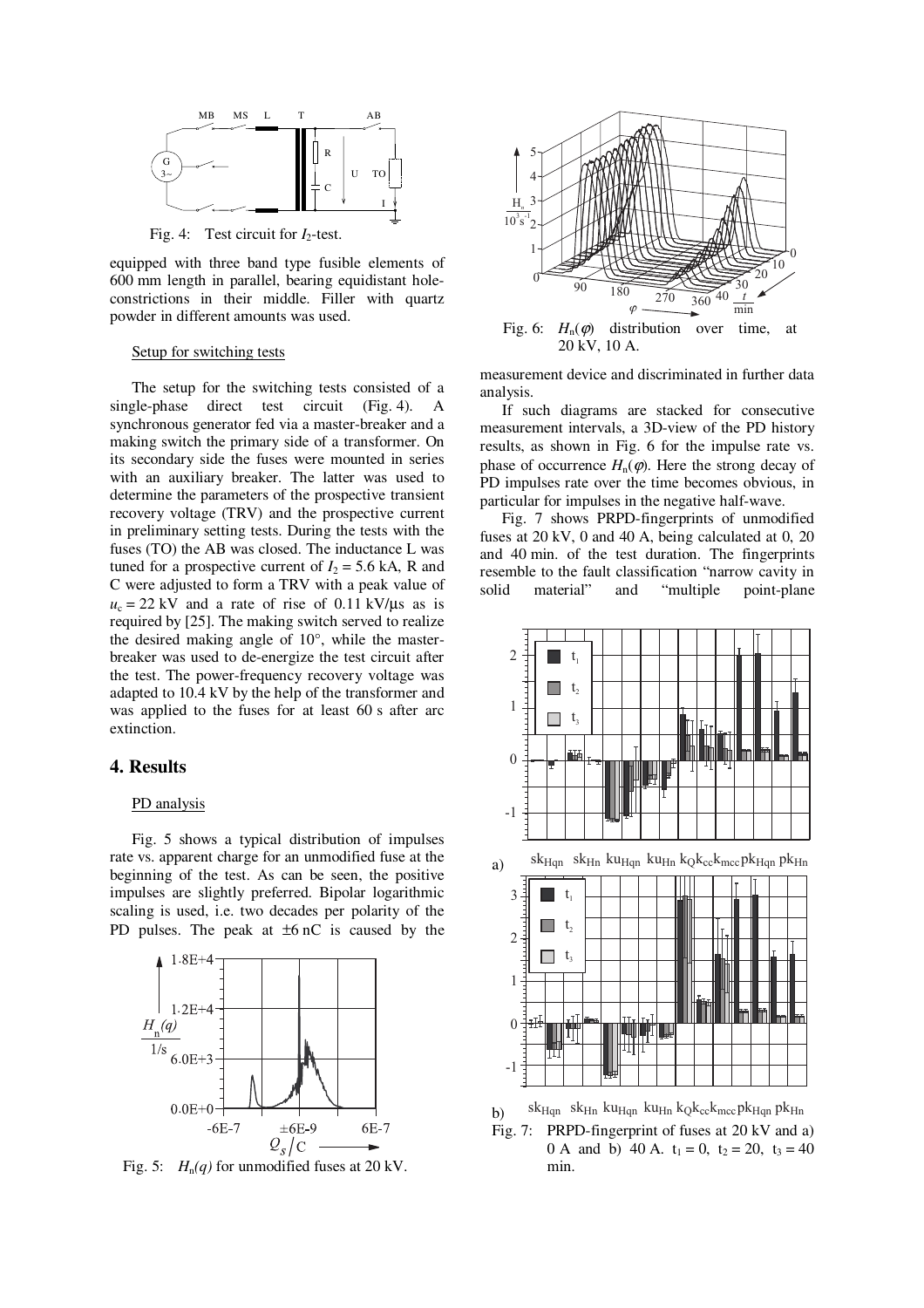

components: a) air, b) pure  $N_2$ .

configuration in air" [34], but matching is not absolute. Especially the cross-correlation factor  $k_0$ , which compares the distributions of charge in the positive and negative half-waves, shows strong deviations. As noticeable from the error-bars, the data manifests a strong variation. This is inherent to all the measurements carried out and caused by the complex structure of the filler.

The gaseous component of the filler also affects the PD activity (Fig. 8): In air, a lower level of apparent charge compared to  $N_2$  is found. Also a strong decay of PD activity over the time (e.g. Fig. 6, 9) can be observed. This indices the formation of ozone  $(O_3)$  in samples with air, which reduces electrical field strength due to its dipole character and



Fig. 9: PD impulse rate at 20 kV and different currents, unmodified filler.



Fig. 10: PD performance of different fillers, before and after 40 min.

therefore decreases PD activity. In case of pure  $N_2$  no  $O<sub>3</sub>$  can be formed and no decay in PD activity happens. Comparing the total sum of apparent charge for pos. and neg. half-wave, in  $N_2$  a nearby equal distribution is found, whereas in air a large difference was observed.

The biggest impact on the PD behavior was found, when current was applied to the fuse. Fig. 9 shows the drastic decay in PD activity for different current values. The decay is more pronounced for higher currents, which is explainable by thermal expansion of the filler's components (i.e. pressure rise in the gas, tighter contact between the grains) and the higher intrinsic conductivity of  $SiO<sub>2</sub>$ .

The influence of pore filler on the PD inception voltage  $u_{TE}$  becomes obvious in Fig. 10, where the



Fig. 11:  $I_2$ -test on fuses with different pore filler amount.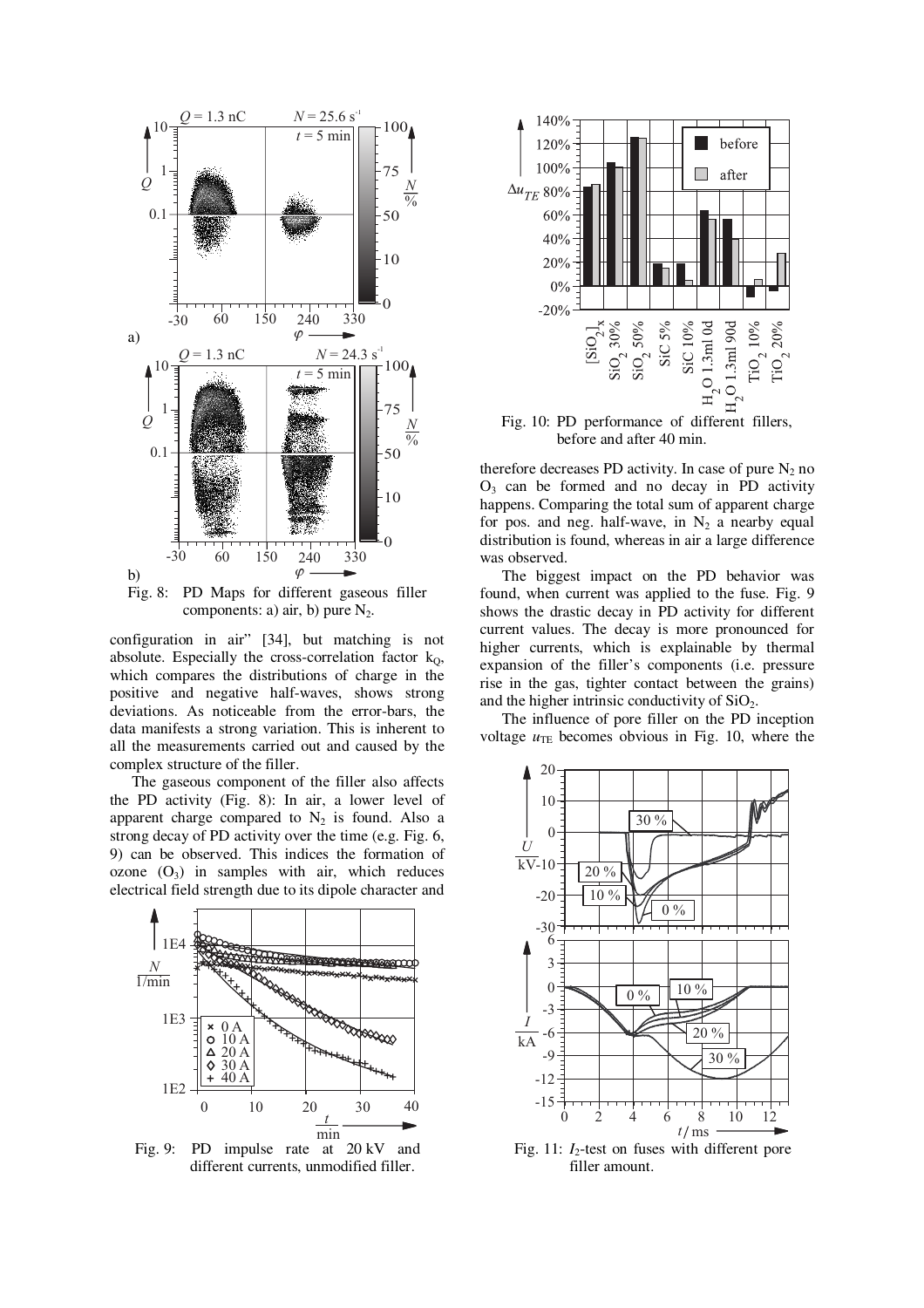difference in PD inception voltage Δ*u*<sub>TE</sub> (compared to unmodified filler) is shown. The best performance is achieved with  $[SiO_2]_x$  and quartz powder  $(SiO_2)$  in Fig. 10), followed by addition of water  $(H_2O)$ . The latter shows decreasing performance when measured again after 90 days  $(H<sub>2</sub>O 90d)$ , because water is integrated in the crystal lattice. Worst performance was observed with SiC and TiO<sub>2</sub>.

### Switching tests

Fig. 11 summarizes the *I*<sub>2</sub>-switching behavior of fuses with pore filler. The percentage shows the weight content of the pore filler. Most impressive is the reduction of the switching overvoltage  $u_{sw}$ , which decreases from about 30 kV at  $0\%$  pore filler to approx. 14 kV at 30 % pore filler. This is in accordance with [23], where a decrease of the electrical field strength in the arcing channel for smaller sized filler grains was found, but contradicts findings in [10, 16], where a more compact filler leads to higher *u*sw.

Evaluating the Joule integrals (Fig. 12), no distinguishable differences can be found in the prearcing interval. However, the decrease in  $u_{sw}$  is attended with higher  $I^2t$ -values in the arcing interval: The  $I^2t$ -values increase with higher pore filler degree. This is in contrast to [10, 11, 12, 38], where filler with higher compactness or smaller medium particle size is suspected to give lower  $l^2t$ -values, but agrees with findings for fuses with small grained filler [9, 13].

Because of the elevated  $I^2t$ -values, the fuse has to deal with higher switching energies, therefore production-level fuses have to be carefully designed. At 30 %, the fuses were not able to switch, leading to excessive high values of the arcing Joule-integral.

The misbehavior of the fuse filled with 30 % of pore filler may be explained by the excessive Jouleenergy consumed while switching: If Fig. 11 is considered, the current remains nearly constant after ignition of the arc, instead of decreasing as for the fuses with other amounts of filler. After 5 ms, the



Fig. 12:  $I^2t$ -values of fuses with different amount of pore filler in the prearcing and arcing interval.



 $0 \text{ mm}$  10 Fig. 13: Fulgurite of a fuse with 30 % of pore filler after *I*<sub>2</sub>-test.

current increases to the prospective current and the arcing voltage drops to about 500 V, resulting in an overload of the fuse. After the test, only parts of the fuse could be retrieved. The fuses' core showed no clear distinguishable fulgurite. Instead a crumbly, foamy and pumiceous mass was found (Fig. 13), somewhat similar to fulgurites found in fuses with very fine grained filler [23]. This led to the assumption, that the constrictions of the fusible elements – maybe distinct or several windings of the helical filaments too – were short-circuited in the moment of arcing, resulting in an unabridged arc, which could not be cleared.

The short-circuiting of the constrictions and fusible elements windings may be explained by the consistency of the filler. At 30 % pore filler content, the percolation point is reached and the smaller grains of the pore filler embed the larger grains, resulting in a higher mechanical elasticity of the filler, therefore degradation of mechanical stiffness [39]. If arcing occurs, the filler cannot resist the pressure rise in the arc channel [40] and yields away, leading to an unabridged arc.

# **5. Conclusion**

Filler modifications can impede PD generation, but also influence the switching behavior of the fuse. The PD reduction was achieved with different fillers, quartz powder giving the best results.

The PD behavior of fuses was analyzed by use of PRPDA. Fuses manifest a strong decay in PD activity when current is applied. There is also a decay of PD activity over the time, which can be explained by generation of ozone inside the fuse.

The use of bi-dispersive filler not only obstructs PD generation, but also reduces the peak of the